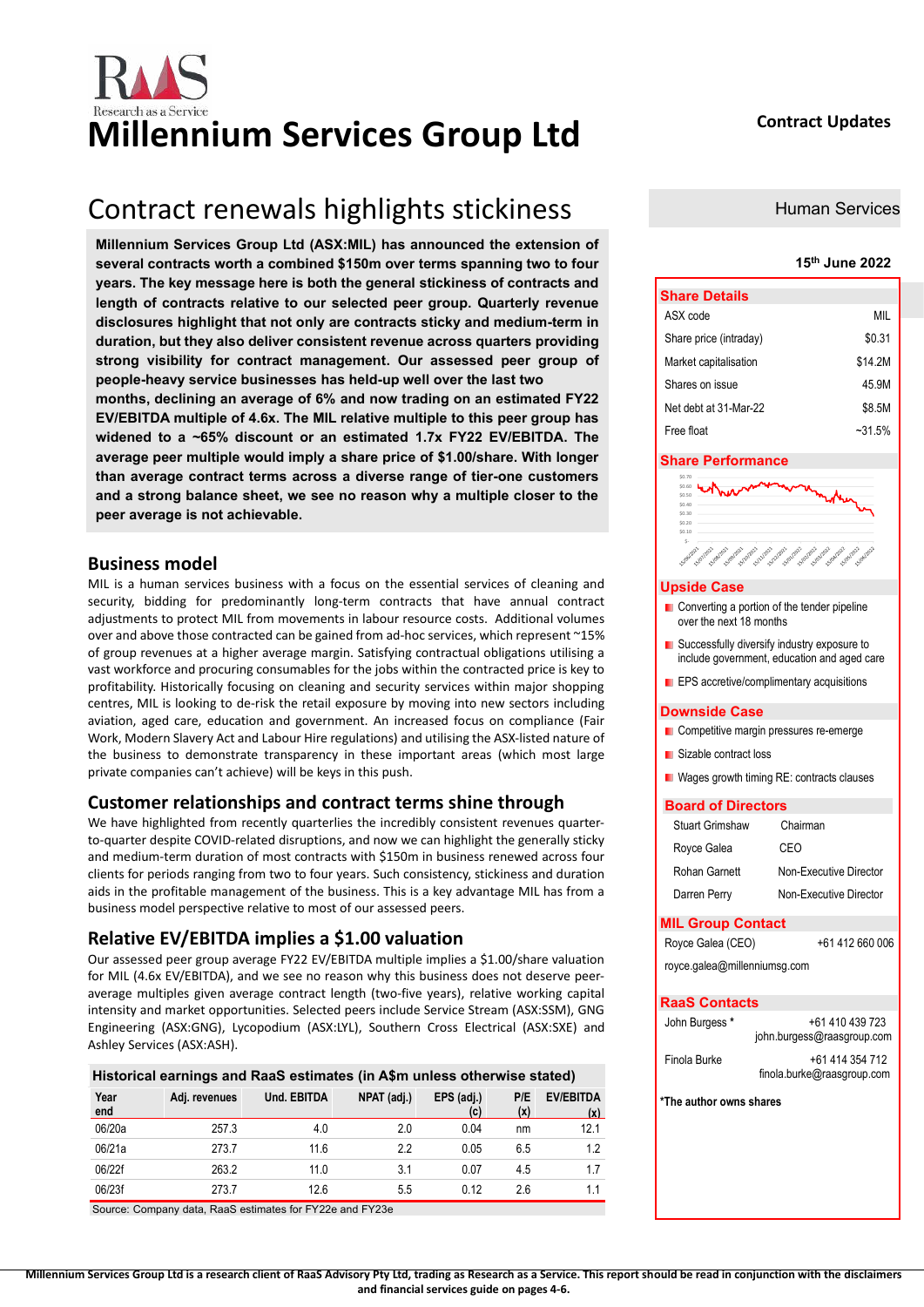

### **Exhibit 1: Financial Summary (In A\$m unless otherwise stated)**

| Millennium Services (ASX.MIL)            |              |              |             |              | Share price (15 June 2022) |                                         |       |                    |                      | A\$            | 0.310        |              |
|------------------------------------------|--------------|--------------|-------------|--------------|----------------------------|-----------------------------------------|-------|--------------------|----------------------|----------------|--------------|--------------|
| Profit and Loss (A\$m)                   |              |              |             |              |                            | Interim (A\$m)                          | H120  | H220               | H121                 | H221           | <b>H122F</b> | <b>H222F</b> |
| Y/E 30 June                              | <b>FY20A</b> | <b>FY21A</b> | FY22F       | FY23F        | FY24F                      | Revenue                                 | 135.1 | 146.8              | 159.7                | 138.7          | 131.7        | 131.5        |
| Revenue                                  | 257.3        | 273.7        | 263.2       | 273.7        | 284.7                      | <b>EBITDA</b>                           | 2.4   | 1.7                | 7.0                  | 4.7            | 6.7          | 4.3          |
| Gross profit                             | 30.8         | 40.8         | 39.4        | 41.1         |                            | 42.7 EBIT                               | (0.0) | (1.8)              | 4.7                  | 2.0            | 4.4          | 2.1          |
| GP margin %                              | 12.0%        | 14.9%        | 15.0%       | 15.0%        |                            | 15.0% NPAT (normalised)                 | (1.7) | 2.0                | 2.5                  | 0.9            | 2.7          | 1.2          |
| Underlying EBIT DA                       | 4.0          | 11.6         | 11.0        | 12.6         |                            | 13.7 Minorities (AT)                    | 0.0   | 0.0                | 0.0                  | 0.0            | 0.0          | 0.1          |
| Depn                                     | (5.9)        | (4.9)        | (4.5)       | (4.4)        |                            | (4.4) NPAT (reported)                   | (0.8) | 2.8                | 1.9                  | 0.3            | 1.9          | 1.2          |
| Minorities (AT)                          | 0.0          | 0.0          | 0.1         | 0.1          | 0.1                        | EPS (normalised)                        | nm    | 0.061              | 0.041                | 0.007          | 0.041        | 0.026        |
| EBIT                                     | (1.9)        | 6.8          | 6.5         | 8.3          |                            | 9.4 EPS (reported)                      | nm    | 0.061              | 0.041                | 0.007          | 0.041        | 0.026        |
| Interest                                 | (3.2)        | (1.8)        | (0.8)       | (0.5)        |                            | (0.4) Dividend (cps)                    | 0.000 | 0.000              | 0.000                | 0.000          | 0.000        | 0.000        |
| Tax                                      | 5.3          | (1.6)        | (1.7)       | (2.3)        |                            | (2.7) Imputation                        |       |                    |                      |                |              |              |
| NPAT (adj)                               | 0.3          | 3.4          | 4.0         | 5.5          |                            | 6.3 Operating cash flow                 | na    | na                 | na                   | na             | na           | na           |
| Adjustments                              | 1.7          | (1.2)        | (0.8)       | 0.0          |                            | 0.0 Free Cash flow                      | na    | na                 | na                   | na             | na           | na           |
| <b>NPAT</b>                              | 2.0          | 2.2          | 3.1         | 5.5          |                            | <b>6.3 Divisionals</b>                  | H120  | H220               | H <sub>121</sub>     | H221           | <b>H122F</b> | <b>H222F</b> |
| Abnormals (net)                          | 14.5         | 15.2         | 0.0         | 0.0          | 0.0                        | Cleaning                                | 111.4 | 102.0              | 107.9                | 109.0          | 99.6         | 100.9        |
| <b>NPAT</b> (reported)                   | 16.5         | 17.4         | 3.1         | 5.5          |                            | 6.3 Security                            | 23.7  | 20.2               | 27.2                 | 29.7           | 32.1         | 30.5         |
| Cash flow (A\$m)                         |              |              |             |              |                            | (Other)                                 | ÷     | 24.6               | 24.7                 | ÷.             | ÷.           | $\sim$       |
| Y/E 30 June                              | <b>FY20A</b> | <b>FY21A</b> | FY22F       | FY23F        | FY24F                      | <b>Total Revenue</b>                    | 135.1 | 146.8              | 159.7                | 138.7          | 131.7        | 131.5        |
| EBITDA (inc cash rent/JK)                | 19.4         | 29.3         | 10.1        | 11.7         | 12.7                       |                                         |       |                    |                      |                |              |              |
| Interest                                 | (3.2)        | (1.8)        | (0.8)       | (0.5)        |                            | (0.4) Gross profit                      | 17.0  | 13.8               | 21.7                 | 19.1           | 21.0         | 18.4         |
| Тах                                      | 0.5          | (0.1)        | (1.7)       | (2.3)        | (2.7)                      | Underlying GP Margin %                  | 12.6% | 11.3%              | 16.1%                | 13.8%          | 15.9%        | 14.0%        |
| Working capital changes                  | (16.6)       | 12.9         | (9.8)       | (0.5)        |                            | (0.5) Operating Costs                   |       |                    |                      |                |              |              |
| Operating cash flow                      | 0.1          | 40.3         | (2.3)       | 8.4          |                            | 9.1 Employment                          | 8.3   | 16.4               | 15.9                 | 9.4            | 8.8          | 8.6          |
| Mtce capex                               | (2.2)        | (2.2)        | (1.8)       | (1.9)        |                            | $(2.0)$ Other                           | 5.5   | 4.9                | 6.2                  | 5.0            | 5.5          | 5.5          |
| Free cash flow                           | (2.1)        | 38.1         | (4.1)       | 6.5          |                            | 7.2 Exceptional                         | 0.9   | 9.2                | 7.3                  | ÷.             | ÷.           | ÷.           |
| Growth capex                             | 0.0          | 0.0          | 0.0         | 0.0          | 0.0                        | Total costs                             | 14.7  | 12.1               | 14.8                 | 14.4           | 14.3         | 14.1         |
| Acquisitions/Disposals                   | 0.0          | 0.0          | 0.0         | 0.0          | 0.0                        |                                         |       |                    |                      |                |              |              |
| Other                                    | (2.5)        | (2.1)        | (2.0)       | (2.0)        |                            | $(2.0)$ EBITDA                          | 2.4   | 1.7                | 7.0                  | 4.7            | 6.7          | 4.3          |
| Cash flow pre financing                  | (4.6)        | 36.0         | (6.1)       | 4.5          |                            | 5.2 EBITDA margin %                     | 1.7%  | 1.1%               | 4.4%                 | 3.4%           | 5.1%         | 3.3%         |
| Equity                                   | 0.0          | 0.0          | 0.0         | 0.0          |                            | 0.0 Margins, Leverage, Returns          |       | <b>FY20A</b>       | <b>FY21A</b>         | FY22F          | FY23F        | FY24F        |
| Debt drawdown/(repay)                    | 1.6          | (21.4)       | (1.0)       | (3.0)        |                            | (2.4) EBITDA margin %                   |       | 1.6%               | 4.3%                 | 4.2%           | 4.6%         | 4.8%         |
| Net Dividends paid                       | 0.0          | 0.0          | 0.0         | 0.0          |                            | 0.0 EBIT margin %                       |       | (0.7%              | 2.5%                 | 2.5%           | 3.0%         | 3.3%         |
| Net cash flow for year                   | (3.0)        | 14.6         | (7.1)       | 1.5          |                            | 2.8 NPAT margin (pre significant items) |       | 0.8%               | 0.8%                 | 1.2%           | 2.0%         | 2.2%         |
| Balance sheet (A\$m)                     |              |              |             |              |                            | Net Debt (Cash)                         |       | 34.6               | 0.3                  | 4.3            | $-0.1$       | $-5.2$       |
| Y/E 30 June                              | <b>FY20A</b> | <b>FY21A</b> | FY22F       | FY23F        |                            | FY24F Net debt/EBITDA(x)                | (x)   | 8.6x               | 0.0 x                | 0.4x           | 0.0 x        | $-0.4x$      |
| Cash                                     | 1.8          | 7.3          | (3.2)       | (1.8)        |                            | 0.9 ND/ND+Equity (%)                    | (%)   | 63.5%              | 11.5%                | 125.8%         | 1.8%         | 34.1%        |
| Accounts receivable                      | 29.8         | 18.0         | 24.7        | 25.7         |                            | 26.7 EBIT interest cover (x)            | (x)   | n/a                | 0.3x                 | 0.1x           | 0.1x         | 0.0x         |
| Inventory                                | 1.2          | 1.1          | 1.0         | 1.0          | 1.1                        | <b>ROA</b>                              |       | $(6.0\%)$          | 11.6%                | 12.7%          | 17.2%        | 18.8%        |
| Other current assets                     | 2.5          | 2.2          | 0.0         | 0.0          |                            | 0.0 ROE                                 |       | nm                 |                      | nm             | nm           | nm           |
| Total current assets                     | 35.3         | 28.7         | 22.5        | 24.9         | 28.7                       | <b>ROIC</b>                             |       | nm                 | nm<br>nm             | nm             | nm           | nm           |
| PPE                                      | 8.6          | 7.0          | 5.2         | 3.7          |                            | 2.3 NTA (per share)                     |       | $-0.60$            | $-0.21$              | $-0.17$        | $-0.05$      | 0.03         |
| Goodwill                                 | 7.5          | 7.5          | 8.5         | 8.5          |                            | 8.5 Working capital                     |       | 14.8               | 1.9                  | 11.7           | 12.2         | 12.6         |
|                                          |              | 3.0          | 3.0         | 3.0          |                            | 3.0 WC/Sales (%)                        |       |                    |                      |                | 4.4%         |              |
| Right of use asset<br>Deferred tax asset | 2.9<br>7.4   | 8.5          | 8.5         | 8.5          |                            |                                         |       | 5.7%<br>(12.7%)    | 0.7%<br>6.4%         | 4.4%<br>(3.8%) | 4.0%         | 4.4%<br>4.0% |
| Other                                    | 0.1          |              |             | 0.1          |                            | 8.5 Revenue growth                      |       |                    | (463.7%)             | (3.6%)         | 27.5%        | 13.3%        |
| Total non current assets                 | 26.5         | 0.1<br>26.2  | 0.1<br>25.4 |              |                            | 0.3 EBIT growth pa<br>22.6 Pricing      |       | nm<br><b>FY20A</b> |                      | FY22F          | FY23F        | FY24F        |
| <b>Total Assets</b>                      | 61.9         | 54.9         | 47.9        | 23.8<br>48.7 |                            | 51.2 No of shares (y/e)                 |       | 45.9               | <b>FY21A</b><br>45.9 | 45.9           | 45.9         | 45.9         |
|                                          |              |              |             | 14.6         |                            |                                         | (m)   | 45.9               | 45.9                 | 45.9           | 45.9         | 45.9         |
| Accounts payable                         | 16.3         | 17.3         | 14.0        |              |                            | 15.1 Weighted Av Dil Shares             | (m)   |                    |                      |                |              |              |
| Short term debt                          | 36.4         | 5.5          | 0.0         | 0.0          | 0.0                        |                                         |       |                    |                      |                |              |              |
| Provisions                               | 22.4         | 22.6         | 19.9        | 20.7         |                            | 21.6 EPS Reported                       | cps   | 0.359              | 0.379                | 0.068          | 0.120        | 0.138        |
| Lease liabilities/other                  | 0.8          | 5.5          | 7.9         | 4.9          |                            | 4.8 EPS Normalised/Diluted              | cps   | 0.043              | 0.048                | 0.068          | 0.120        | 0.138        |
| Total current liabilities                | 76.0         | 50.9         | 41.8        | 40.2         |                            | 41.5 EPS growth (norm/dil)              |       | nm                 | 11%                  | 43%            | 75%          | 15%          |
| Long term debt                           | 0.0          | 2.1          | 1.1         | (1.9)        |                            | $(4.3)$ DPS                             | cps   | 0.000              | 0.000                | 0.000          | 0.000        | 0.010        |
| Other non current liabs                  | 5.8          | 4.1          | 4.1         | 4.1          |                            | 4.1 DPS Growth                          |       | n/a                | n/a                  | n/a            | n/a          | n/a          |
| Total long term liabilities              | 5.8          | 6.2          | 5.2         | 2.2          |                            | (0.2) Dividend yield                    |       | 0.0%               | 0.0%                 | 0.0%           | 0.0%         | 3.2%         |
| <b>Total Liabilities</b>                 | 81.8         | 57.1         | 47.0        | 42.3         |                            | 41.2 Dividend imputation                |       | 30                 | 30                   | 30             | 30           | 31           |
| <b>Net Assets</b>                        | (19.9)       | (2.3)        | 0.9         | 6.4          |                            | 10.0 $PE(x)$                            |       | nm                 | 6.5                  | 4.5            | 2.6          | 2.2          |
|                                          |              |              |             |              |                            | PE market                               |       | 15                 | 15                   | 15             | 15           | 15           |
| Share capital                            | 19.0         | 19.1         | 19.1        | 19.1         |                            | 19.1 Premium/(discount)                 |       | nm                 | $(56.8\%)$           | (69.8%)        | (82.7%)      | $(85.0\%)$   |
| Reserves                                 | (8.5)        | (8.3)        | (8.3)       | (8.3)        |                            | (8.3) EV/EBITDA                         |       | 12.1               | $1.2$                | 1.7            | 1.1          | 0.7          |
| <b>Retained Earnings</b>                 | (30.3)       | (13.1)       | (9.8)       | (4.3)        |                            | (0.8) FCF/Share                         | cps   | (4.535)            | 83.023               | (13.950)       | 14.169       | 15.570       |
| Minorities                               | 0.0          | 0.0          | 0.0         | 0.0          |                            | 0.0 Price/FCF share                     |       | (6.835)            | 0.373                | (2.222)        | 2.188        | 1.991        |
| <b>Total Shareholder funds</b>           | (19.9)       | (2.4)        | 0.9         | 6.4          |                            | 10.0 Free Cash flow Yield               |       | (14.6%)            | 267.8%               | $(45.0\%)$     | 45.7%        | 50.2%        |

Source: RaaS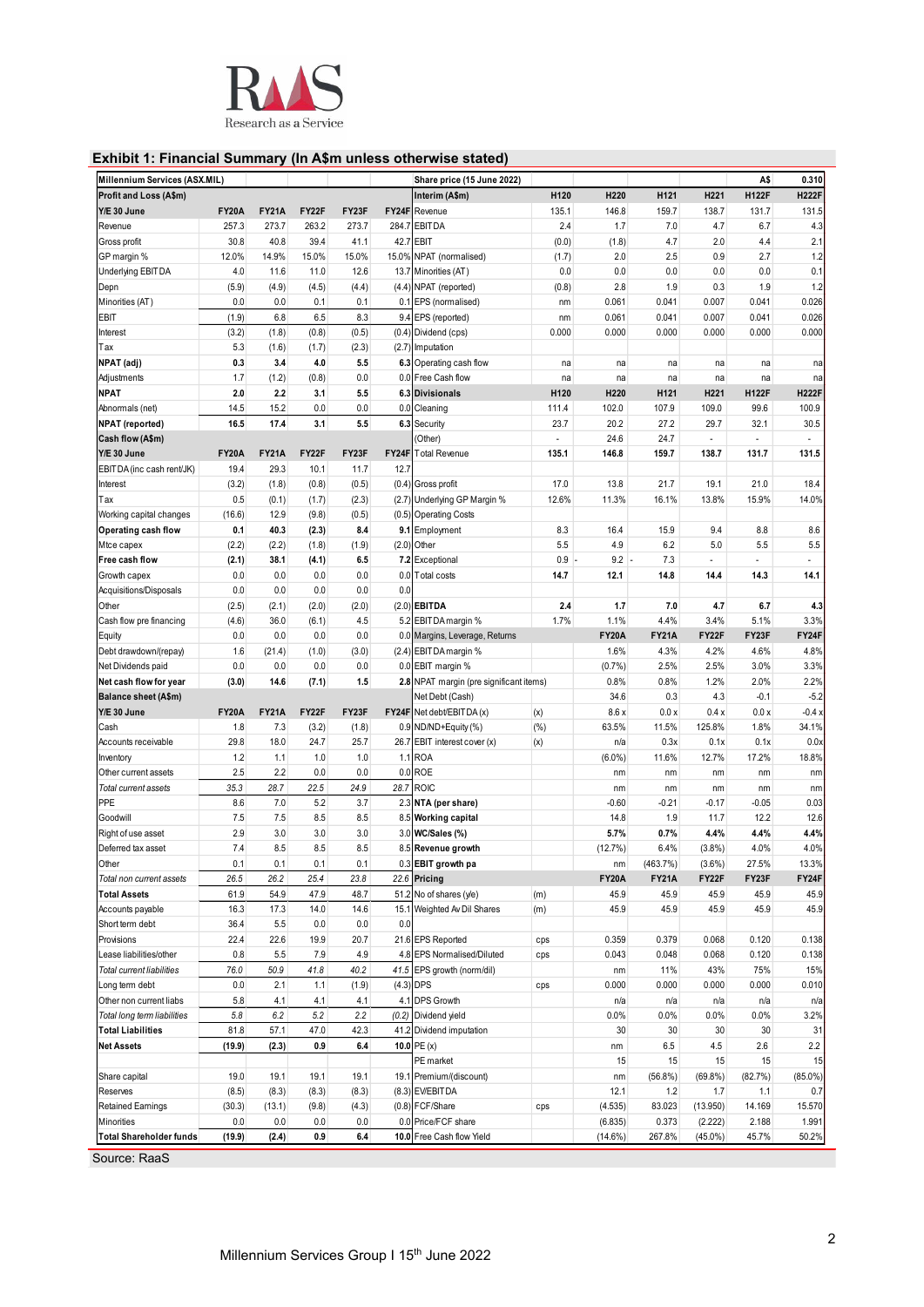

## FINANCIAL SERVICES GUIDE

**RaaS Advisory Pty Ltd**

### **ABN 99 614 783 363**

### **Corporate Authorised Representative, number 1248415**

**of**

### **BR SECURITIES AUSTRALIA PTY LTD ABN 92 168 734 530 AFSL 456663**

**Effective Date: 6th May 2021**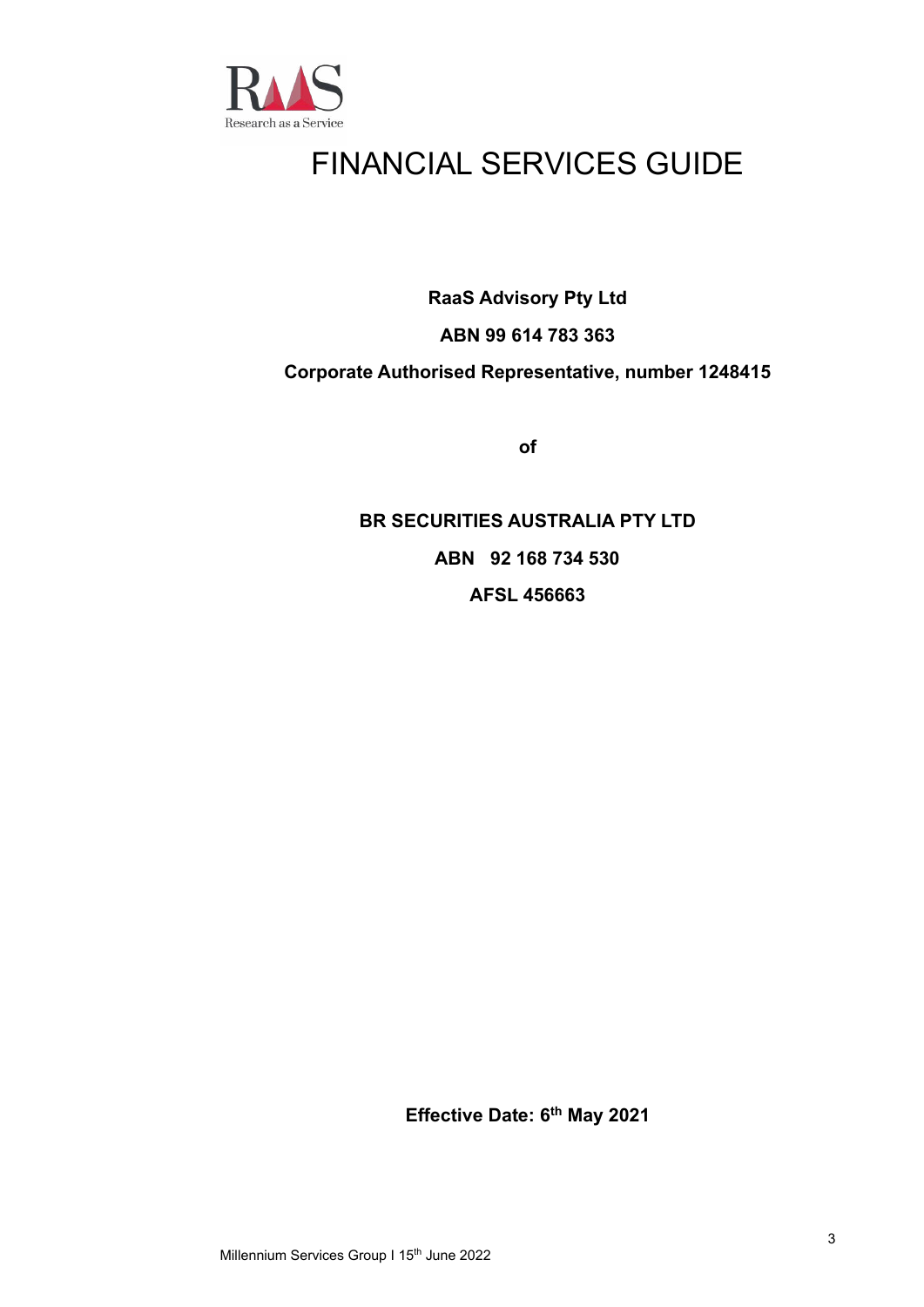

### **About Us**

BR Securities Australia Pty Ltd (BR) is the holder of Australian Financial Services License ("AFSL") number 456663. RaaS Advisory Pty Ltd (RaaS) is an Authorised Representative (number 1248415) of BR. This Financial Service Guide (FSG) is designed to assist you in deciding whether to use RaaS's services and includes such things as

- who we are
- our services
- how we transact with you
- how we are paid, and
- complaint processes

Contact Details, BR and RaaS

BR Head Office: Suite 5GB, Level 5, 33 Queen Street, Brisbane, QLD, 4000 RaaS. 20 Halls Road Arcadia, NSW 2159 P: +61 414 354712

E: finola.burke@raasgroup.com

RaaS is the entity providing the authorised AFSL services to you as a retail or wholesale client.

### **What Financial Services are we authorised to provide?** RaaS is authorised to

- provide general advice to retail and wholesale clients in relation to
	- Securities
- deal on behalf of retail and wholesale clients in relation to

**Securities** 

The distribution of this FSG by RaaS is authorized by BR.

### **Our general advice service**

Please note that any advice given by RaaS is general advice, as the information or advice given will not take into account your particular objectives, financial situation or needs. You should, before acting on the advice, consider the appropriateness of the advice, having regard to your objectives, financial situation and needs. If our advice relates to the acquisition, or possible acquisition, of a particular financial product you should read any relevant Prospectus, Product Disclosure Statement or like instrument. As we only provide general advice we will not be providing a Statement of Advice. We will provide you with recommendations on securities

### **Our dealing service**

RaaS can arrange for you to invest in securities issued under a prospectus by firstly sending you the offer document and then assisting you fill out the application from if needed.

### **How are we paid?**

RaaS earns fees for producing research reports. Sometimes these fees are from companies for producing research reports and/or a financial model. When the fee is derived from a company, this is clearly highlighted on the front page of the report and in the disclaimers and disclosures section of the report. We may also receive a fee for our dealing service, from the company issuing the securities.

### **Associations and Relationships**

BR, RaaS, its directors and related parties have no associations or relationships with any product issuers other than when advising retail clients to invest in managed funds when the managers of these funds may also be clients of BR. RaaS's representatives may from time to time deal in or otherwise have a financial interest in financial products recommended to you but any material ownership will be disclosed to you when relevant advice is provided.

#### **Complaints**

If you have a complaint about our service you should contact your representative and tell them about your complaint. The representative will follow BR's internal dispute resolution policy, which includes sending you a copy of the policy when required to. If you aren't satisfied with an outcome, you may contact AFCA, see below. BR is a member of the Australian Financial Complaints Authority (AFCA). AFCA provide fair and independent financial services complaint resolution that is free to consumers.

Website[: www.afca.org.au;](about:blank) Email[: info@afca.org.au;](about:blank) Telephone: 1800931678 (free call)

In writing to: Australian Financial Complaints Authority, GPO Box 3, Melbourne, VIC, 3001.

### **Professional Indemnity Insurance**

BR has in place Professional Indemnity Insurance which satisfies the requirements for compensation under s912B of the Corporations Act and that covers our authorized representatives.